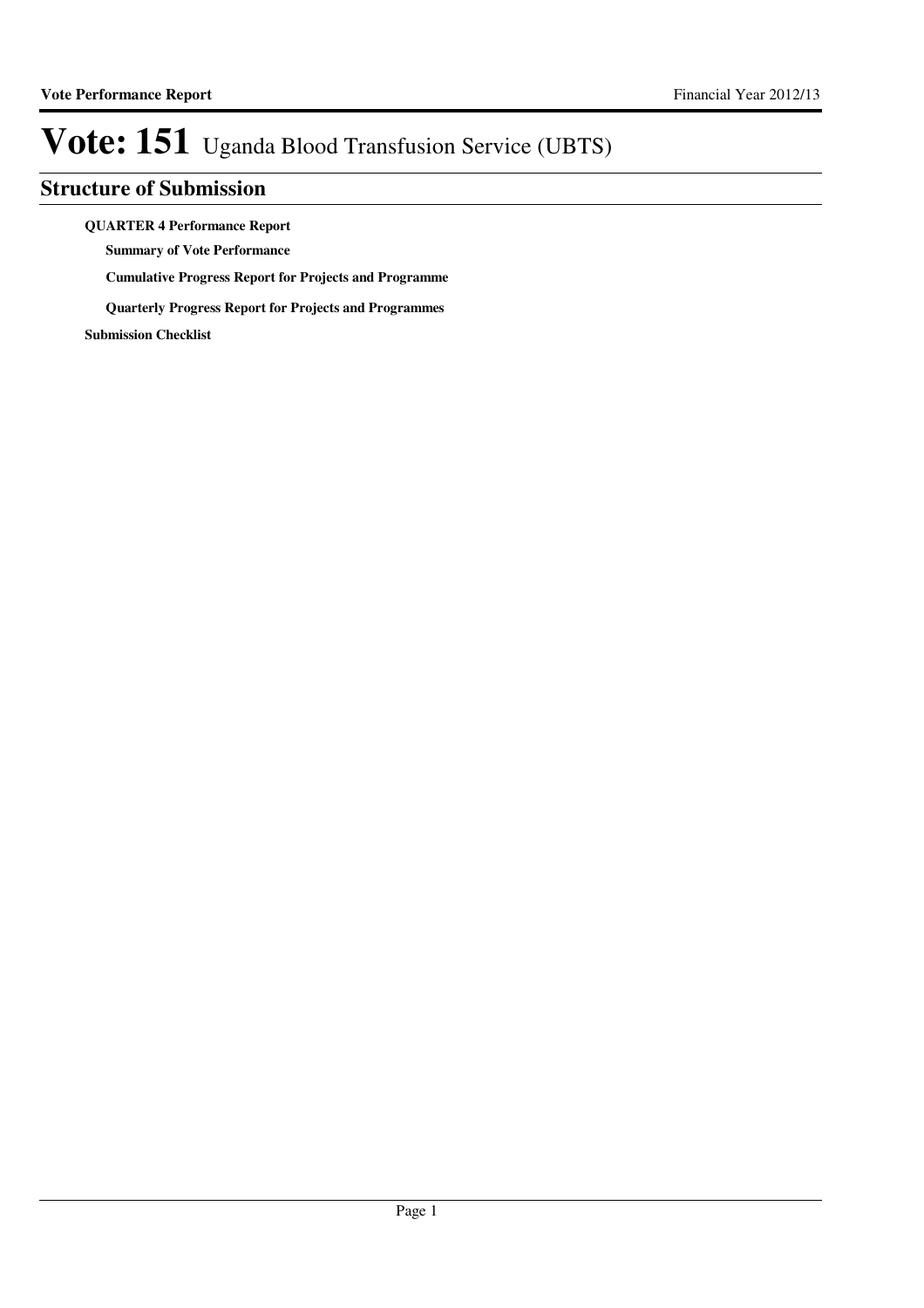### **QUARTER 4: Highlights of Vote Performance**

### *V1: Summary of Issues in Budget Execution*

*This section provides an overview of Vote expenditure* 

**(i) Snapshot of Vote Releases and Expenditures**

Table V1.1 below summarises cumulative releases and expenditures by the end of the quarter:

#### **Table V1.1: Overview of Vote Expenditures (UShs Billion)**

| (i)                          | <i>Excluding Arrears, Taxes</i> | Approved<br><b>Budget</b> | <b>Cashlimits</b><br>by End | <b>Released</b><br>by End | <b>Spent by</b><br><b>End Jun</b> | % Budget<br><b>Released</b> | <b>Spent</b> | % Budget % Releases<br><b>Spent</b> |
|------------------------------|---------------------------------|---------------------------|-----------------------------|---------------------------|-----------------------------------|-----------------------------|--------------|-------------------------------------|
|                              | Wage                            | 1.810                     | N/A                         | 1.433                     | 1.583                             | 79.2%                       | 87.5%        | 110.4%                              |
| Recurrent                    | Non Wage                        | 1.494                     | 1.494                       | 1.791                     | 1.575                             | 119.9%                      | $105.5\%$    | 88.0%                               |
|                              | GoU                             | 0.370                     | 0.304                       | 0.267                     | 0.235                             | 72.2%                       | 63.6%        | 88.1%                               |
| Development                  | Donor $*$                       | 0.000                     | N/A                         | 0.000                     | 0.000                             | N/A                         | N/A          | N/A                                 |
|                              | <b>GoU</b> Total                | 3.674                     | 1.798                       | 3.491                     | 3.394                             | $95.0\%$                    | $92.4\%$     | $97.2\%$                            |
|                              | <b>Total GoU+Donor (MTEF)</b>   | 3.674                     | N/A                         | 3.491                     | 3.394                             | $95.0\%$                    | $92.4\%$     | $97.2\%$                            |
| (ii) Arrears                 | Arrears                         | 0.000                     | N/A                         | 0.000                     | 0.000                             | N/A                         | N/A          | N/A                                 |
| and Taxes                    | $Taxes**$                       | 0.030                     | N/A                         | 0.000                     | 0.000                             | $0.0\%$                     | $0.0\%$      | N/A                                 |
|                              | <b>Total Budget</b>             | 3.704                     | 1.7975221                   | 3.491                     | 3.394                             | 94.3%                       | $91.6\%$     | $97.2\%$                            |
| <i>(iii)</i> Non Tax Revenue |                                 | 0.017                     | N/A                         | 0.016                     | 0.000                             | 94.1%                       | $0.0\%$      | $0.0\%$                             |
|                              | <b>Grand Total</b>              | 3.721                     | 1.7975221                   | 3.507                     | 3.394                             | $94.3\%$                    | $91.2\%$     | $96.8\%$                            |
|                              | <b>Excluding Taxes, Arrears</b> | 3.691                     | 1.7975221                   | 3.507                     | 3.394                             | 95.0%                       | 92.0%        | 96.8%                               |

*\* Donor expenditure information available*

*\*\* Non VAT taxes on capital expenditure*

The table below shows cumulative releases and expenditures to the Vote by Vote Function :

#### **Table V1.2: Releases and Expenditure by Vote Function\***

| <b>Billion Uganda Shillings</b> | Approved Released<br><b>Budget</b> |      | <b>Spent</b> | Released | % Budget % Budget<br>Spent | $\%$<br>Releases<br><i>Spent</i> |
|---------------------------------|------------------------------------|------|--------------|----------|----------------------------|----------------------------------|
| VF:0853 Safe Blood Provision    | 3.69                               | 3.51 | 3.39         | $95.0\%$ | 92.0%                      | 96.8%                            |
| <b>Total For Vote</b>           | 3.69                               | 3.51 | 3.39         | $95.0\%$ | $92.0\%$                   | $96.8\%$                         |

*\* Excluding Taxes and Arrears*

#### **(ii) Matters to note in budget execution**

The only challenge is the late release of funds to the entity

#### **Table V1.3: High Unspent Balances and Over-Expenditure in the Domestic Budget (Ushs Bn)**

|  |  |  | (i) Major unpsent balances |
|--|--|--|----------------------------|
|--|--|--|----------------------------|

*(ii) Expenditures in excess of the original approved budget*

*\* Excluding Taxes and Arrears*

*V2: Performance Highlights*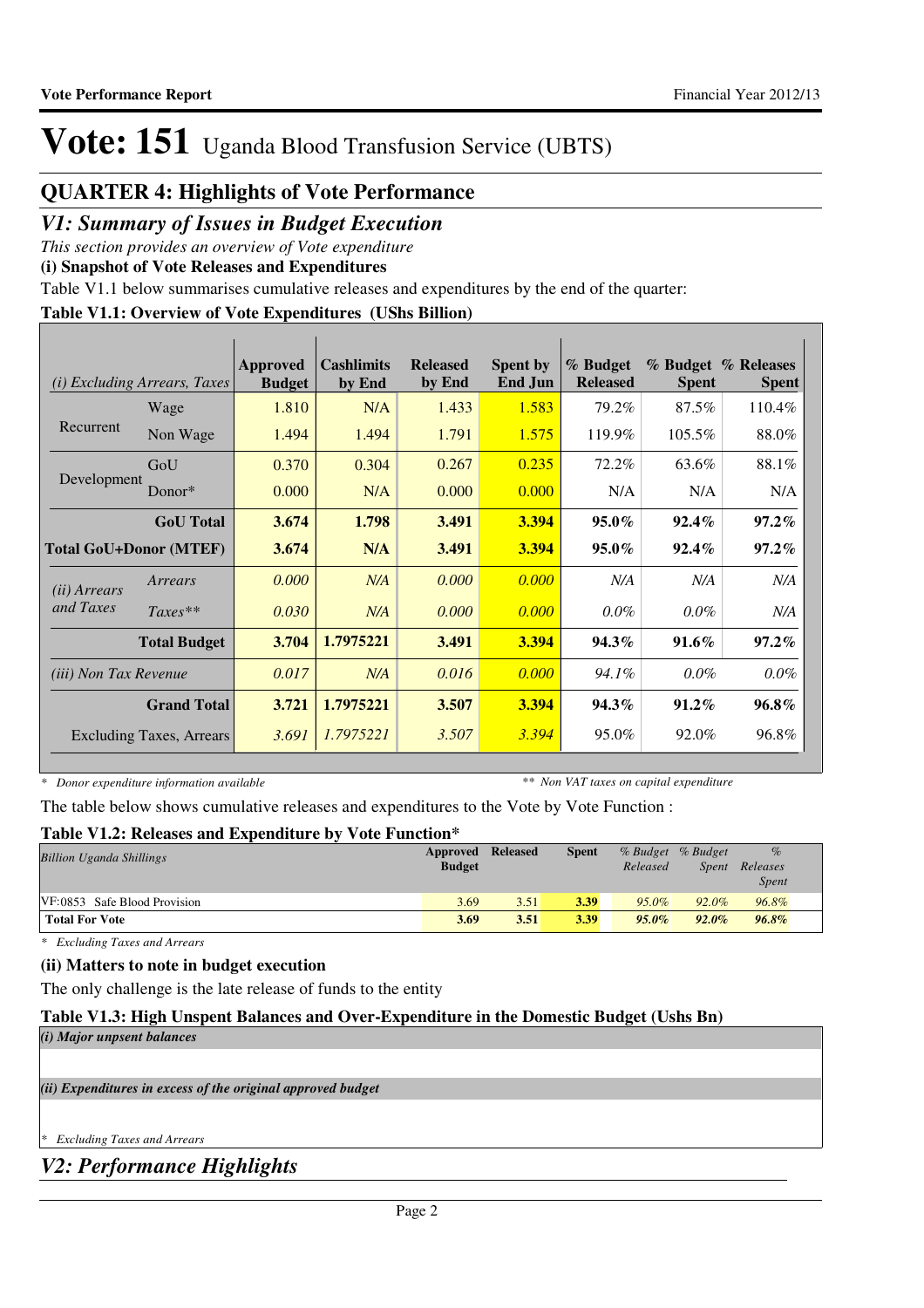### **QUARTER 4: Highlights of Vote Performance**

*This section provides highlights of output performance, focusing on key outputs and actions impelemented to improve section performance.*

#### **Table V2.1: Key Vote Output Indicators and Expenditures\***

| <i>Vote, Vote Function</i><br><b>Key Output</b>                                                | <b>Approved Budget and</b><br><b>Planned outputs</b> |        | <b>Cumulative Expenditure</b><br>and Performance |        | <b>Status and Reasons for</b><br>any Variation from Plans          |          |
|------------------------------------------------------------------------------------------------|------------------------------------------------------|--------|--------------------------------------------------|--------|--------------------------------------------------------------------|----------|
| <b>Vote Function: 0853 Safe Blood Provision</b>                                                |                                                      |        |                                                  |        |                                                                    |          |
| Output: 085302                                                                                 | <b>Collection of Blood</b>                           |        |                                                  |        |                                                                    |          |
| <i>Description of Performance:</i> 242000 units of blood collected 199,227 units of safe blood |                                                      |        | collectd and distributed                         |        | There wsas a shortage of test<br>kits for blood during the quarter |          |
| <i>Performance Indicators:</i>                                                                 |                                                      |        |                                                  |        |                                                                    |          |
| Units of Blood Collected<br>compared to set targets                                            |                                                      | 242000 |                                                  | 199227 |                                                                    |          |
| Number of blood donors<br>recruited                                                            |                                                      | 215759 |                                                  | 199227 |                                                                    |          |
| Output Cost:                                                                                   | UShs Bn:                                             | 1.945  | UShs Bn:                                         | 1.753  | % Budget Spent:                                                    | 90.1%    |
| <b>Vote Function Cost</b>                                                                      | <b>UShs Bn:</b>                                      |        | $3.691$ UShs Bn:                                 |        | 3.394 % Budget Spent:                                              | $92.0\%$ |
| <b>Cost of Vote Services:</b>                                                                  | UShs $B_n$ :                                         |        | <b>3.691</b> <i>UShs Bn:</i>                     |        | <b>3.394</b> % Budget Spent:                                       | $92.0\%$ |

*\* Excluding Taxes and Arrears*

Timely procurement of blood collection supplies and test kits, secure funding for formation of two more teams and procurement of blood collection vehicles.

#### **Table V2.2: Implementing Actions to Improve Vote Performance**

| <b>Planned Actions:</b>                                                                                                                                                                                                                                                        | <b>Actual Actions:</b>                                                                                                | <b>Reasons for Variation</b>        |
|--------------------------------------------------------------------------------------------------------------------------------------------------------------------------------------------------------------------------------------------------------------------------------|-----------------------------------------------------------------------------------------------------------------------|-------------------------------------|
| Vote: 151 Uganda Blood Transfusion Service (UBTS)                                                                                                                                                                                                                              |                                                                                                                       |                                     |
| Vote Function: 08 53 Safe Blood Provision                                                                                                                                                                                                                                      |                                                                                                                       |                                     |
| UBTS with support from CDC has<br>developed an M&E plan and developed a<br>soft ware for BBMIS which enables<br>routine data collection, processing and<br>disemination                                                                                                        | M&E plan developed and a soft ware<br>for BBMIS which enables routine data<br>collection, processing and disemination | none                                |
| Vote: 151 Uganda Blood Transfusion Service (UBTS)                                                                                                                                                                                                                              |                                                                                                                       |                                     |
| Vote Function: 08 53 Safe Blood Provision                                                                                                                                                                                                                                      |                                                                                                                       |                                     |
| Construction/expansion of regional blood<br>banks to cover the whole country.<br><b>Constuction of Fort Portal and Gulu RBBs</b><br>is on going and will hopefully be<br>completed during the next FY. Plans for<br>the construction of Moroto and Arua<br>RBBs are under way. | <b>Constuction of Fort Portal and Gulu</b><br><b>RBBs</b> completed                                                   | none                                |
| UBTS intends to increase the blood<br>collection teams from the current 20 to 22.<br>This requires additional funding to cater<br>for both logistics, staff and blood<br>collection supplies                                                                                   | A proposal for funding has been<br>presented in the MPS                                                               | No funds allocated for the activity |

### *V3: Details of Releases and Expenditure*

*This section provides a comprehensive summary of the outputs delivered by the Vote and further details of Vote expenditures by Vote Function and Expenditure Item.*

#### **Table V3.1: GoU Releases and Expenditure by Output\***

| <b>Billion Uganda Shillings</b> |   | Approved      | <b>Released</b> | Spent | $\%$ GoU | $%$ GoU  | $%$ GoU   |  |
|---------------------------------|---|---------------|-----------------|-------|----------|----------|-----------|--|
|                                 |   | <b>Rudget</b> |                 |       | Rudget   | Rudaet   | Polograph |  |
|                                 | . | ---------     |                 |       | -------  | -------- | ________  |  |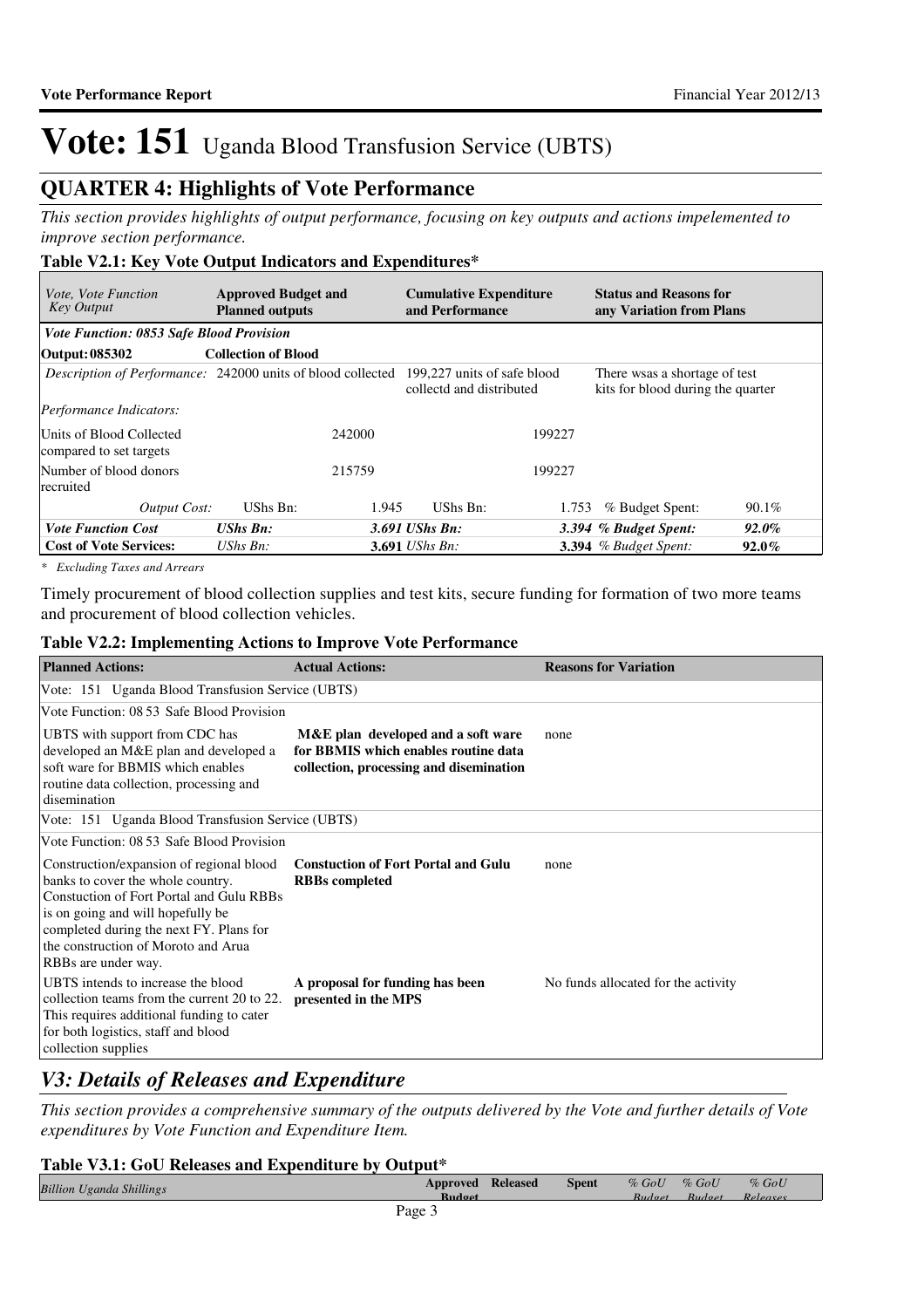## **QUARTER 4: Highlights of Vote Performance Budget**

| ີ<br>ັ                                                          | <del>nauget</del> |      |      | $H^{\text{Hilg}}$ | <del>ошихе</del> | ncicula      |
|-----------------------------------------------------------------|-------------------|------|------|-------------------|------------------|--------------|
|                                                                 |                   |      |      | Released          | <i>Spent</i>     | <i>Spent</i> |
| VF:0853 Safe Blood Provision                                    | 3.67              | 3.49 | 3.39 | $95.0\%$          | $92.4\%$         | $97.2\%$     |
| Class: Outputs Provided                                         | 3.30              | 3.22 | 3.16 | 97.6%             | 95.6%            | 98.0%        |
| 085301 Adminstrative Support Services                           | 0.96              | 0.96 | 0.95 | 99.5%             | 98.2%            | 98.7%        |
| 085302 Collection of Blood                                      | 1.95              | 1.94 | 1.86 | 99.9%             | 95.4%            | $95.4\%$     |
| 085303 Monitoring & Evaluation of Blood Operations              | 0.40              | 0.32 | 0.36 | $81.4\%$          | $90.4\%$         | $111.0\%$    |
| Class: Capital Purchases                                        | 0.37              | 0.27 | 0.24 | 72.2%             | 63.6%            | 88.1%        |
| 085372 Government Buildings and Administrative Infrastructure   | 0.20              | 0.10 | 0.09 | 48.9%             | $46.2\%$         | 94.4%        |
| 085375 Purchase of Motor Vehicles and Other Transport Equipment | 0.17              | 0.17 | 0.14 | 99.7%             | 84.1%            | 84.4%        |
| <b>Total For Vote</b>                                           | 3.67              | 3.49 | 3.39 | $95.0\%$          | $92.4\%$         | $97.2\%$     |

*\* Excluding Taxes and Arrears*

### **Table V3.2: 2012/13 GoU Expenditure by Item**

| <b>Billion Uganda Shillings</b>                           | <b>Approved</b><br><b>Budget</b> | <b>Releases</b> | <b>Expend-</b><br>iture | % Budged<br><b>Released</b> | % Budget<br><b>Spent</b> | %Releases<br><b>Spent</b> |
|-----------------------------------------------------------|----------------------------------|-----------------|-------------------------|-----------------------------|--------------------------|---------------------------|
| <b>Output Class: Outputs Provided</b>                     | 3.30                             | 3.22            | 3.16                    | 97.6%                       | 95.6%                    | 98.0%                     |
| 211101 General Staff Salaries                             | 1.81                             | 1.43            | 1.58                    | 79.2%                       | 87.5%                    | 110.4%                    |
| 211102 Contract Staff Salaries (Incl. Casuals, Temporary) | 0.00                             | 0.29            | 0.00                    | N/A                         | N/A                      | $0.0\%$                   |
| 211103 Allowances                                         | 0.17                             | 0.17            | 0.17                    | 100.0%                      | 100.0%                   | 100.0%                    |
| 213001 Medical Expenses (To Employees)                    | 0.01                             | 0.01            | 0.01                    | 100.0%                      | 100.0%                   | 100.0%                    |
| 213002 Incapacity, death benefits and funeral expenses    | 0.01                             | 0.01            | 0.01                    | 100.0%                      | 100.0%                   | 100.0%                    |
| 221001 Advertising and Public Relations                   | 0.04                             | 0.04            | 0.04                    | 100.0%                      | 95.2%                    | 95.2%                     |
| 221002 Workshops and Seminars                             | 0.05                             | 0.05            | 0.05                    | 100.0%                      | 100.0%                   | 100.0%                    |
| 221003 Staff Training                                     | 0.07                             | 0.07            | 0.07                    | 100.0%                      | 100.0%                   | 100.0%                    |
| 221009 Welfare and Entertainment                          | 0.02                             | 0.02            | 0.02                    | 100.0%                      | 100.0%                   | 100.0%                    |
| 221011 Printing, Stationery, Photocopying and Binding     | 0.08                             | 0.08            | 0.08                    | 100.0%                      | 100.0%                   | 100.0%                    |
| 221012 Small Office Equipment                             | 0.02                             | 0.02            | 0.02                    | 100.0%                      | 100.0%                   | 100.0%                    |
| 222001 Telecommunications                                 | 0.01                             | 0.01            | 0.01                    | 100.0%                      | 100.0%                   | 100.0%                    |
| 223003 Rent - Produced Assets to private entities         | 0.03                             | 0.03            | 0.03                    | 100.0%                      | 102.0%                   | 102.0%                    |
| 223005 Electricity                                        | 0.02                             | 0.02            | 0.02                    | 100.0%                      | 100.0%                   | 100.0%                    |
| 223006 Water                                              | 0.05                             | 0.05            | 0.05                    | 100.0%                      | 100.0%                   | 100.0%                    |
| 224001 Medical and Agricultural supplies                  | 0.00                             | 0.10            | 0.10                    | N/A                         | N/A                      | 100.0%                    |
| 224002 General Supply of Goods and Services               | 0.05                             | 0.05            | 0.04                    | 100.0%                      | 89.6%                    | 89.6%                     |
| 227001 Travel Inland                                      | 0.28                             | 0.28            | 0.27                    | 100.0%                      | 96.0%                    | 96.0%                     |
| 227002 Travel Abroad                                      | 0.02                             | 0.02            | 0.03                    | 100.0%                      | 166.9%                   | 166.9%                    |
| 227004 Fuel, Lubricants and Oils                          | 0.31                             | 0.26            | 0.31                    | 84.2%                       | 98.9%                    | 117.4%                    |
| 228001 Maintenance - Civil                                | 0.00                             | 0.00            | 0.01                    | 80.3%                       | 246.7%                   | 307.4%                    |
| 228002 Maintenance - Vehicles                             | 0.25                             | 0.20            | 0.23                    | 81.0%                       | 92.3%                    | 113.9%                    |
| <b>Output Class: Capital Purchases</b>                    | 0.40                             | 0.27            | 0.24                    | 66.8%                       | 58.8%                    | 88.1%                     |
| 231001 Non-Residential Buildings                          | 0.20                             | 0.10            | 0.09                    | 48.9%                       | 46.2%                    | 94.4%                     |
| 231004 Transport Equipment                                | 0.17                             | 0.17            | 0.14                    | 99.7%                       | 84.1%                    | 84.4%                     |
| 312206 Gross Tax                                          | 0.03                             | 0.00            | 0.00                    | $0.0\%$                     | $0.0\%$                  | N/A                       |
| <b>Grand Total:</b>                                       | 3.70                             | 3.49            | 3.39                    | 94.3%                       | 91.6%                    | 97.2%                     |
| <b>Total Excluding Taxes and Arrears:</b>                 | 3.67                             | 3.49            | 3.39                    | 95.0%                       | 92.4%                    | $97.2\%$                  |

### **Table V3.3: GoU Releases and Expenditure by Project and Programme\***

| <b>Billion Uganda Shillings</b>          | Approved      | <b>Released</b> | <b>Spent</b> | $%$ GoU       | $%$ GoU       | $%$ GoU      |  |
|------------------------------------------|---------------|-----------------|--------------|---------------|---------------|--------------|--|
|                                          | <b>Budget</b> |                 |              | <b>Budget</b> | <b>Budget</b> | Releases     |  |
|                                          |               |                 |              | Released      | <i>Spent</i>  | <i>Spent</i> |  |
| VF:0853 Safe Blood Provision             | 3.67          | 3.49            | 3.39         | $95.0\%$      | $92.4\%$      | $97.2\%$     |  |
| <b>Recurrent Programmes</b>              |               |                 |              |               |               |              |  |
| Administration<br>$\overline{01}$        | 3.30          | 3.22            | 3.16         | 97.6%         | 95.6%         | 98.0%        |  |
| Development Projects                     |               |                 |              |               |               |              |  |
| Uganda Blood Transfusion Service<br>0242 | 0.37          | 0.27            | 0.24         | $72.2\%$      | 63.6%         | 88.1%        |  |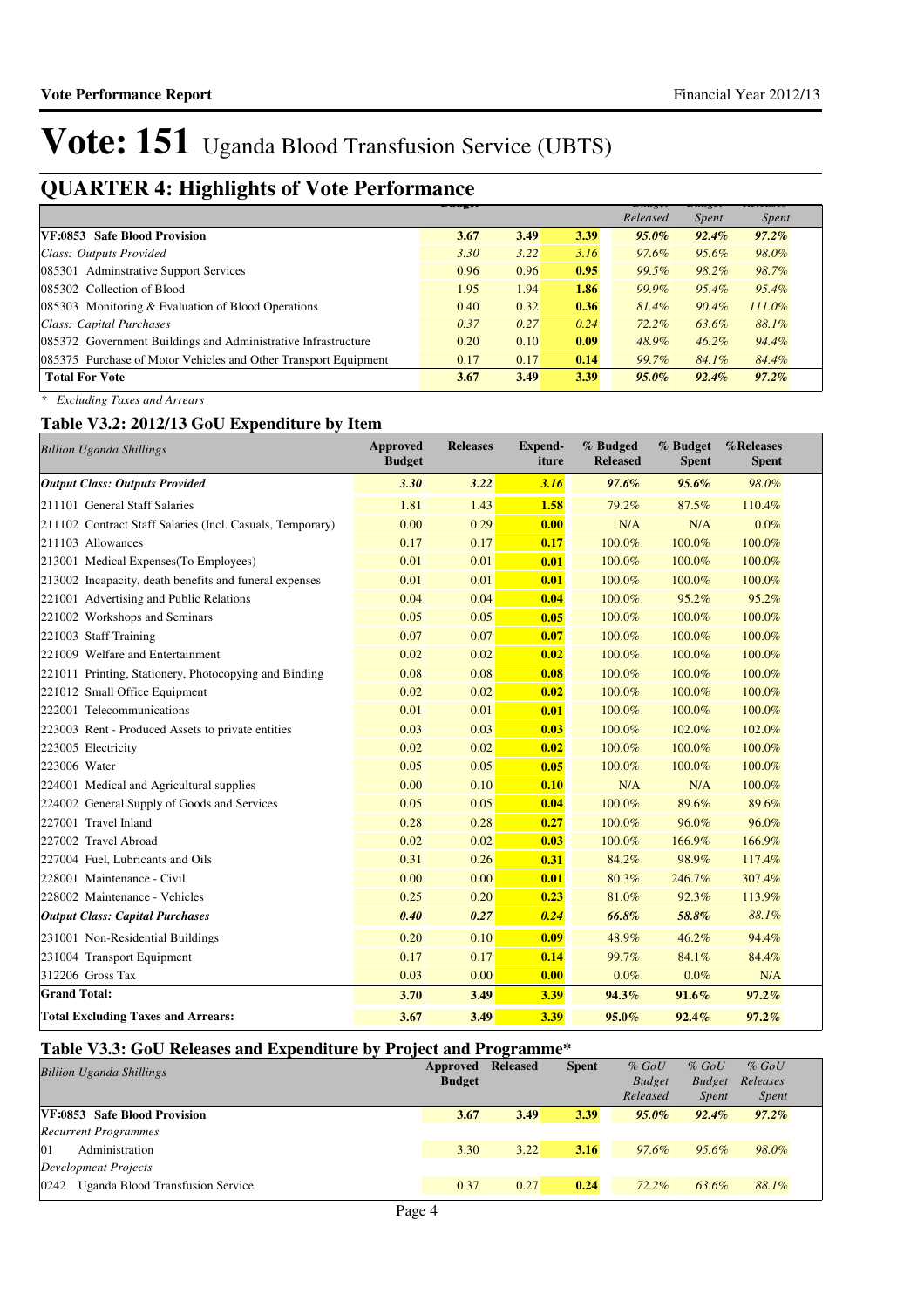## **QUARTER 4: Highlights of Vote Performance**

| <b>Billion Uganda Shillings</b> | Approved Released<br><b>Budget</b> |      | <b>Spent</b> | $%$ GoU<br><b>Budget</b><br>Released | $%$ GoU<br><b>Spent</b> | $%$ GoU<br><b>Budget</b> Releases<br><i>Spent</i> |  |
|---------------------------------|------------------------------------|------|--------------|--------------------------------------|-------------------------|---------------------------------------------------|--|
| <b>Total For Vote</b>           | 3.67                               | 3.49 | 3.39         | $95.0\%$                             | $92.4\%$                | $97.2\%$                                          |  |

*\* Excluding Taxes and Arrears*

**Table V3.4: Donor Releases and Expenditure by Project and Programme\***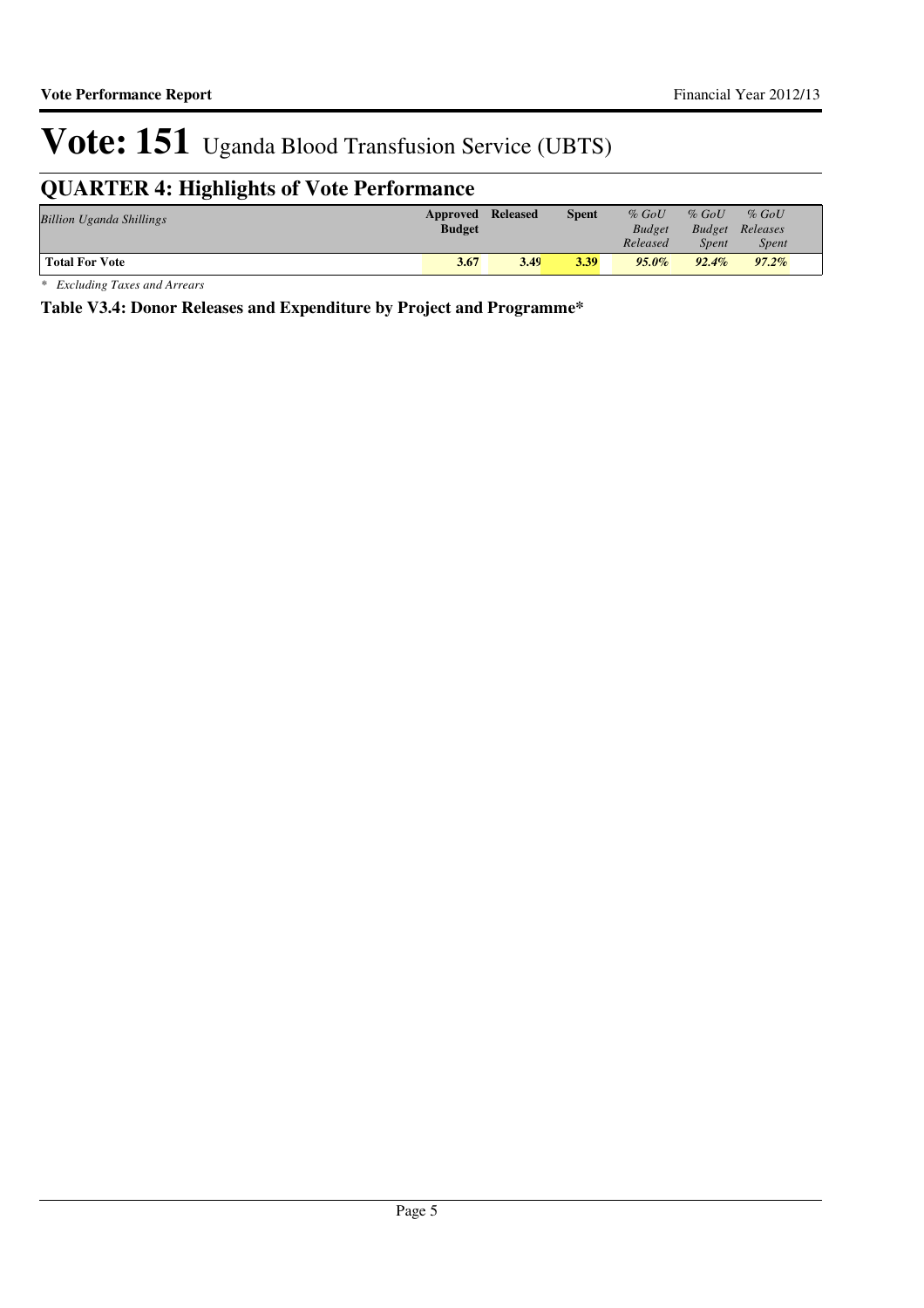### **QUARTER 4: Cumulative Outputs and Expenditure by End of Quarter**

| <b>Annual Planned Outputs and Cumulative Outputs Achieved by End of</b> | Cumulative Expenditures made by the End of the Quarter to |                      |
|-------------------------------------------------------------------------|-----------------------------------------------------------|----------------------|
| <b>Ouarter</b> (Quantity and Location)                                  | <b>Deliver Cumulative Outputs</b>                         | <b>UShs Thousand</b> |
|                                                                         |                                                           |                      |

#### **Vote Function: 0853 Safe Blood Provision**

*Recurrent Programmes*

#### *Programme 01 Administration*

*Outputs Provided*

**08 5301 Adminstrative Support Services Output:**

#### *Annual Planned Outputs:*

Programme operations coordinated; vehicles and equipment maintained; old vehicles and equipment replaced, procure stand by generators for Arua, Gulu & Fort Portal; vacant positions filled staff salaries paid on time.

#### *Cumulatie Outputs Achieved by the end of the Quarter:*

**All UBTS Vehicles maintained, staff salaries, utilities, and laundry services piad in time**

*Reasons for Variation in performance*

None

| <b>Item</b>                                   | <b>Spent</b> |
|-----------------------------------------------|--------------|
| 211101 General Staff Salaries                 | 569,744      |
| 211103 Allowances                             | 9,009        |
| 213001 Medical Expenses (To Employees)        | 10,000       |
| 213002 Incapacity, death benefits and funeral | 10,000       |
| expenses                                      |              |
| 221001 Advertising and Public Relations       | 5,000        |
| 221003 Staff Training                         | 7,699        |
| 221009 Welfare and Entertainment              | 20,105       |
| 221011 Printing, Stationery, Photocopying and | 29,857       |
| <b>Binding</b>                                |              |
| 221012 Small Office Equipment                 | 13,473       |
| 222001 Telecommunications                     | 11,548       |
| 223005 Electricity                            | 20,000       |
| 223006 Water                                  | 50,240       |
| 224002 General Supply of Goods and Services   | 44,816       |
| 227001 Travel Inland                          | 19,421       |
| 227004 Fuel, Lubricants and Oils              | 32,598       |
| 228001 Maintenance - Civil                    | 11,872       |
| 228002 Maintenance - Vehicles                 | 79,832       |
| Total                                         | 945,214      |
| <b>Wage Recurrent</b>                         | 569,744      |
| <b>Non Wage Recurrent</b>                     | 375,470      |
| NTR                                           | 0            |

**08 5302 Collection of Blood Output:**

|                                                                             | <b>Item</b>                                       | <b>Spent</b> |
|-----------------------------------------------------------------------------|---------------------------------------------------|--------------|
| <b>Annual Planned Outputs:</b>                                              | 211101 General Staff Salaries                     | 909,347      |
| 220,000 units of blood; 5,280 blood collection sessions held; proportion of | 211103 Allowances                                 | 132,397      |
| repeat donors targeted at 65%                                               | 221001 Advertising and Public Relations           | 30,900       |
| Cumulatie Outputs Achieved by the end of the Quarter:                       | 221002 Workshops and Seminars                     | 18,601       |
| 203,000 units of blood collected; 5,200 blood collection sessions held,     | 221003 Staff Training                             | 44,050       |
| 197,458 blood donors recruited                                              | 221009 Welfare and Entertainment                  | 2,117        |
| <b>Reasons for Variation in performance</b>                                 | 221011 Printing, Stationery, Photocopying and     | 40,514       |
| Inadequate funds released to the sector                                     | Binding                                           |              |
|                                                                             | 221012 Small Office Equipment                     | 5,293        |
|                                                                             | 223003 Rent - Produced Assets to private entities | 32,767       |
|                                                                             | 224001 Medical and Agricultural supplies          | 102,228      |
|                                                                             | 227001 Travel Inland                              | 151,741      |
|                                                                             | 227002 Travel Abroad                              | 32,118       |
|                                                                             | 227004 Fuel, Lubricants and Oils                  | 203,599      |
|                                                                             | 228002 Maintenance - Vehicles                     | 149,491      |
|                                                                             | <b>Total</b>                                      | 1,855,163    |
|                                                                             | <b>Wage Recurrent</b>                             | 909,347      |
|                                                                             | <b>Non Wage Recurrent</b>                         | 945,817      |
|                                                                             | <b>NTR</b>                                        | 0            |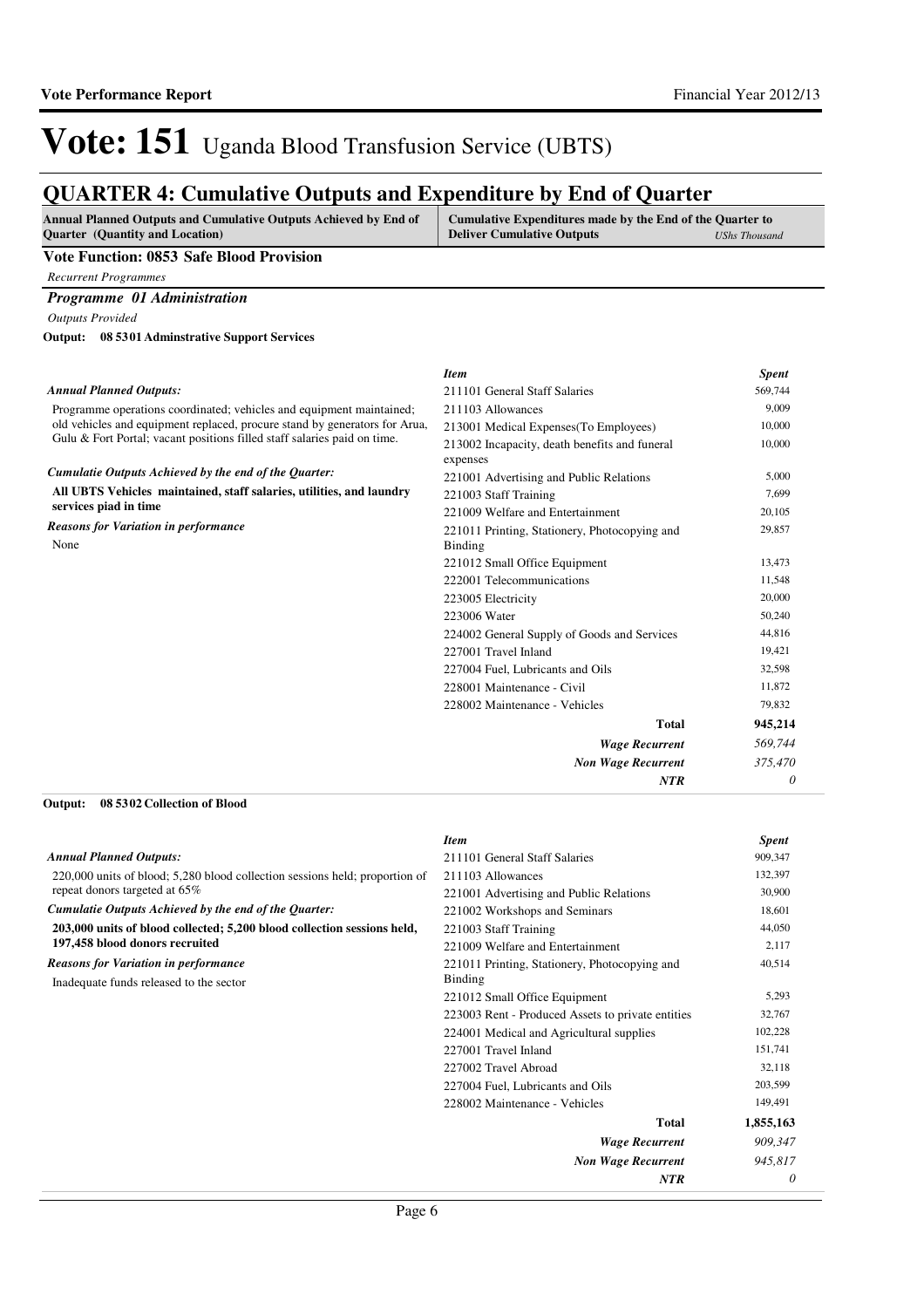### **QUARTER 4: Cumulative Outputs and Expenditure by End of Quarter**

| <b>Annual Planned Outputs and Cumulative Outputs Achieved by End of</b> | Cumulative Expenditures made by the End of the Quarter to |               |
|-------------------------------------------------------------------------|-----------------------------------------------------------|---------------|
| <b>Ouarter</b> (Quantity and Location)                                  | <b>Deliver Cumulative Outputs</b>                         | UShs Thousand |
| ___<br>---- - - -- - - -                                                |                                                           |               |

#### **Vote Function: 0853 Safe Blood Provision**

*Recurrent Programmes*

*Programme 01 Administration*

**08 5303 Monitoring & Evaluation of Blood Operations Output:**

|                                                                                      | <b>Item</b>                                              | <b>Spent</b> |
|--------------------------------------------------------------------------------------|----------------------------------------------------------|--------------|
| <b>Annual Planned Outputs:</b>                                                       | 211101 General Staff Salaries                            | 104,008      |
| Development of annual & quartery workplans, support supervision and                  | 211103 Allowances                                        | 23,849       |
| production of quarterly reports                                                      | 221002 Workshops and Seminars                            | 30,450       |
| Cumulatie Outputs Achieved by the end of the Ouarter:                                | 221003 Staff Training                                    | 19,540       |
| 4 Ouarterly monitoring & Evaluation reports for the 7 regional Blood<br><b>Banks</b> | 221011 Printing, Stationery, Photocopying and<br>Binding | 5,735        |
| <b>Reasons for Variation in performance</b>                                          | 227001 Travel Inland                                     | 101,082      |
| Funds are released late towards the end of a quarter                                 | 227004 Fuel, Lubricants and Oils                         | 73,301       |
|                                                                                      | Total                                                    | 357,966      |
|                                                                                      | <b>Wage Recurrent</b>                                    | 104,008      |
|                                                                                      | <b>Non Wage Recurrent</b>                                | 253.957      |
|                                                                                      | <b>NTR</b>                                               | 0            |

#### *Development Projects*

#### *Project 0242 Uganda Blood Transfusion Service*

*Capital Purchases*

**08 5372 Government Buildings and Administrative Infrastructure Output:**

|                                                                             | <b>Item</b>                      | <b>Spent</b> |
|-----------------------------------------------------------------------------|----------------------------------|--------------|
| <b>Annual Planned Outputs:</b>                                              | 231001 Non-Residential Buildings | 92,312       |
| Construction of a store at Nakasero                                         |                                  |              |
| Cumulatie Outputs Achieved by the end of the Quarter:                       |                                  |              |
| <b>Consultancy services procured</b>                                        |                                  |              |
| <b>Reasons for Variation in performance</b>                                 |                                  |              |
| None                                                                        |                                  |              |
|                                                                             | Total                            | 92,312       |
|                                                                             | <b>GoU</b> Development           | 92,312       |
|                                                                             | <b>External Financing</b>        | $\theta$     |
|                                                                             | <b>NTR</b>                       | 0            |
| 08 5375 Purchase of Motor Vehicles and Other Transport Equipment<br>Output: |                                  |              |
|                                                                             | <b>Item</b>                      | <b>Spent</b> |
| <b>Annual Planned Outputs:</b>                                              | 231004 Transport Equipment       | 143,000      |

Procure 2 vehivles for blood collection operations

*Cumulatie Outputs Achieved by the end of the Quarter:*

**2 vehicles procured**

*Reasons for Variation in performance*

Funds re-allocated

| 143,000 | <b>Total</b>              |
|---------|---------------------------|
| 143,000 | <b>GoU</b> Development    |
|         | <b>External Financing</b> |
|         | <b>NTR</b>                |
|         |                           |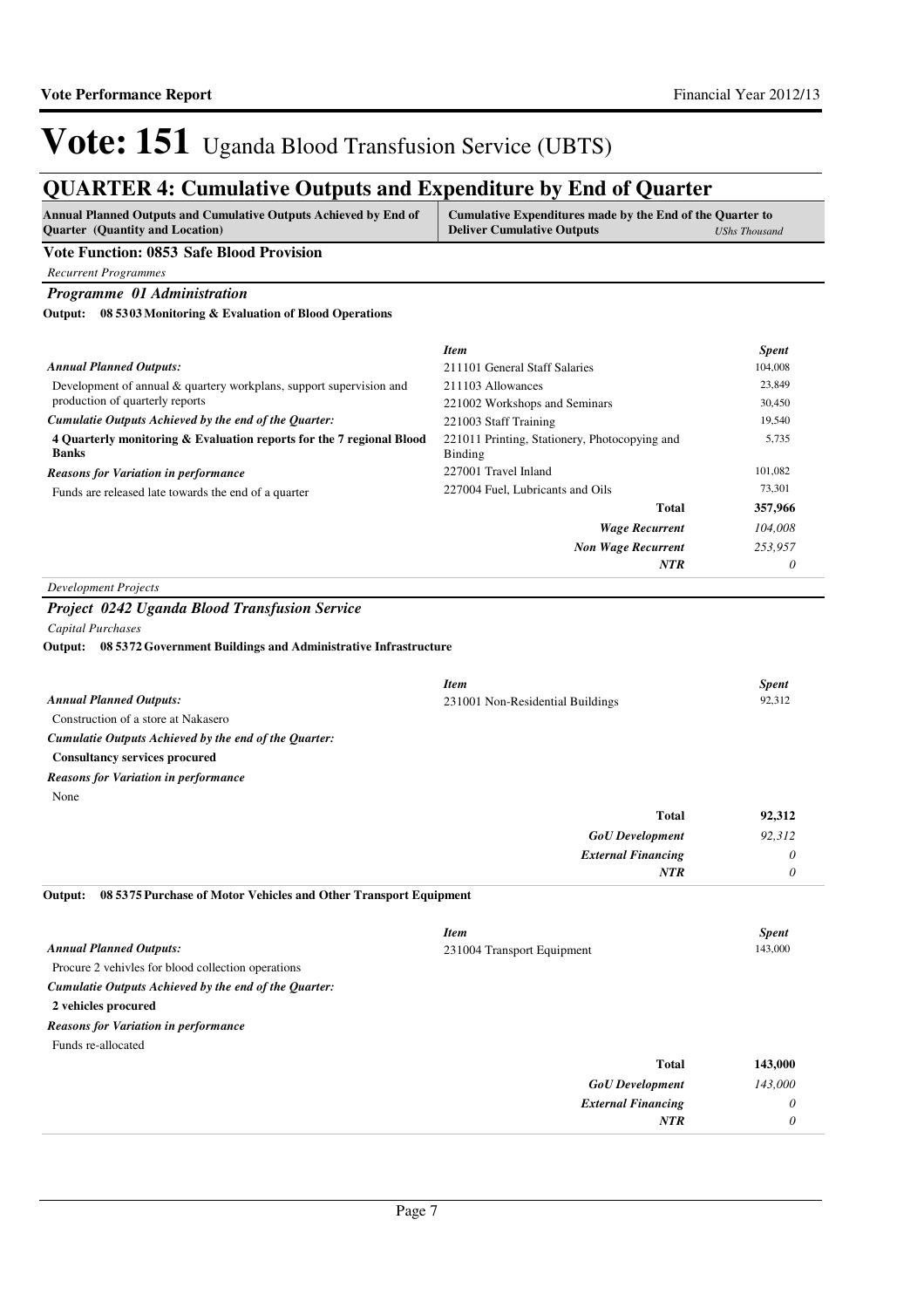## **QUARTER 4: Cumulative Outputs and Expenditure by End of Quarter**

| <b>Annual Planned Outputs and Cumulative Outputs Achieved by End of</b><br><b>Quarter</b> (Quantity and Location) | Cumulative Expenditures made by the End of the Quarter to<br><b>Deliver Cumulative Outputs</b><br><b>UShs Thousand</b> |           |
|-------------------------------------------------------------------------------------------------------------------|------------------------------------------------------------------------------------------------------------------------|-----------|
|                                                                                                                   | <b>GRAND TOTAL</b>                                                                                                     | 3,393,655 |
|                                                                                                                   | <b>Wage Recurrent</b>                                                                                                  | 1,583,099 |
|                                                                                                                   | <b>Non Wage Recurrent</b>                                                                                              | 1,575,244 |
|                                                                                                                   | <b>GoU</b> Development                                                                                                 | 235,312   |
|                                                                                                                   | <b>External Financing</b>                                                                                              | 0         |
|                                                                                                                   | <b>NTR</b>                                                                                                             | 0         |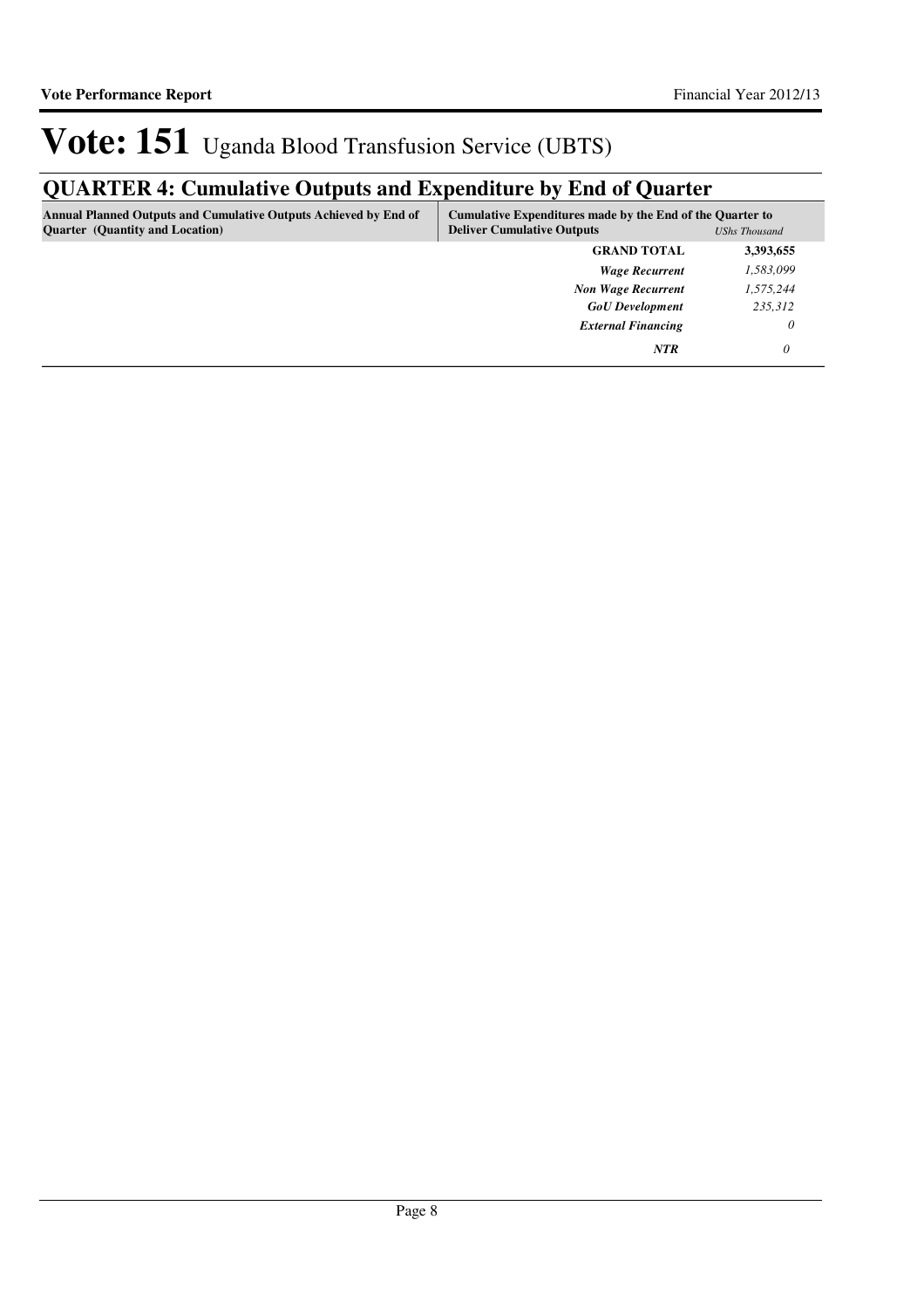## Vote: 151 Uganda Blood Transfusion Service (UBTS)

### **QUARTER 4: Outputs and Expenditure in Quarter**

| <b>Planned and Actual Outputs in Quarter</b><br>(Quantity and Location)      | <b>Expenditures incurred in the Quarter to deliver outputs</b> | <b>UShs Thousand</b> |
|------------------------------------------------------------------------------|----------------------------------------------------------------|----------------------|
| Vote Function: 0853 Safe Blood Provision                                     |                                                                |                      |
| <b>Recurrent Programmes</b>                                                  |                                                                |                      |
| Programme 01 Administration                                                  |                                                                |                      |
| <b>Outputs Provided</b>                                                      |                                                                |                      |
| 08 5301 Adminstrative Support Services<br>Output:                            |                                                                |                      |
|                                                                              | <b>Item</b>                                                    | <b>Spent</b>         |
| <b>Outputs Planned in Ouarter:</b>                                           | 211101 General Staff Salaries                                  | 196,643              |
| Vehicles operations & maintenence, payment of staff salaries, utilities, and | 211103 Allowances                                              | 3,173                |
| laundry services                                                             | 213001 Medical Expenses (To Employees)                         | 7.260                |

*Actual Outputs Achieved in Quarter:*

**Vehicles maintained, tir laundry services**

None *Reasons for Variation in p* 

| untenence, payment of staff salaries, utilities, and | 211103 Allowances                                        | 3,1/3    |
|------------------------------------------------------|----------------------------------------------------------|----------|
|                                                      | 213001 Medical Expenses (To Employees)                   | 7,260    |
| in Quarter:                                          | 213002 Incapacity, death benefits and funeral            | 6,100    |
| nely payment of staff salaries, utilities, and       | expenses                                                 |          |
|                                                      | 221001 Advertising and Public Relations                  | 3,485    |
| performance                                          | 221003 Staff Training                                    | 4,331    |
|                                                      | 221009 Welfare and Entertainment                         | 6,609    |
|                                                      | 221011 Printing, Stationery, Photocopying and<br>Binding | 12,739   |
|                                                      | 221012 Small Office Equipment                            | 6,789    |
|                                                      | 222001 Telecommunications                                | 6,496    |
|                                                      | 223005 Electricity                                       | 11,400   |
|                                                      | 223006 Water                                             | 14,604   |
|                                                      | 224002 General Supply of Goods and Services              | 22,214   |
|                                                      | 227001 Travel Inland                                     | 6,996    |
|                                                      | 227004 Fuel, Lubricants and Oils                         | 20,252   |
|                                                      | 228001 Maintenance - Civil                               | 2,360    |
|                                                      | 228002 Maintenance - Vehicles                            | 53,731   |
|                                                      | <b>Total</b>                                             | 385,181  |
|                                                      | <b>Wage Recurrent</b>                                    | 196,643  |
|                                                      | <b>Non Wage Recurrent</b>                                | 188,538  |
|                                                      | <b>NTR</b>                                               | $\theta$ |
| tion of Blood                                        |                                                          |          |

#### **08 5302 Collection of Blood Output:**

|                                                                         | <b>Item</b>                                       | <b>Spent</b> |
|-------------------------------------------------------------------------|---------------------------------------------------|--------------|
| <b>Outputs Planned in Quarter:</b>                                      | 211101 General Staff Salaries                     | 203,909      |
| 50,000 units of blood; 100,000 blood collection sessions; proportion of | 211103 Allowances                                 | 44,113       |
| repeat donors at 58%                                                    | 221001 Advertising and Public Relations           | 13,943       |
| <b>Actual Outputs Achieved in Quarter:</b>                              | 221002 Workshops and Seminars                     | 5,314        |
| 51,907 units of blood collected; 1,311 blood collection sessions held,  | 221003 Staff Training                             | 14,078       |
| 57,007 blood donors recruited                                           | 221009 Welfare and Entertainment                  | 929          |
| <b>Reasons for Variation in performance</b>                             | 221011 Printing, Stationery, Photocopying and     | 12,690       |
| Inadequate funds released to the sector                                 | <b>Binding</b>                                    |              |
|                                                                         | 221012 Small Office Equipment                     | 3,073        |
|                                                                         | 223003 Rent - Produced Assets to private entities | 8,230        |
|                                                                         | 224001 Medical and Agricultural supplies          | 102,228      |
|                                                                         | 227001 Travel Inland                              | 58,312       |
|                                                                         | 227002 Travel Abroad                              | 14,233       |
|                                                                         | 227004 Fuel, Lubricants and Oils                  | 77,703       |
|                                                                         | 228002 Maintenance - Vehicles                     | 51,789       |
|                                                                         | Total                                             | 610,544      |
|                                                                         | <b>Wage Recurrent</b>                             | 203,909      |
|                                                                         | <b>Non Wage Recurrent</b>                         | 406,635      |
|                                                                         | <b>NTR</b>                                        | 0            |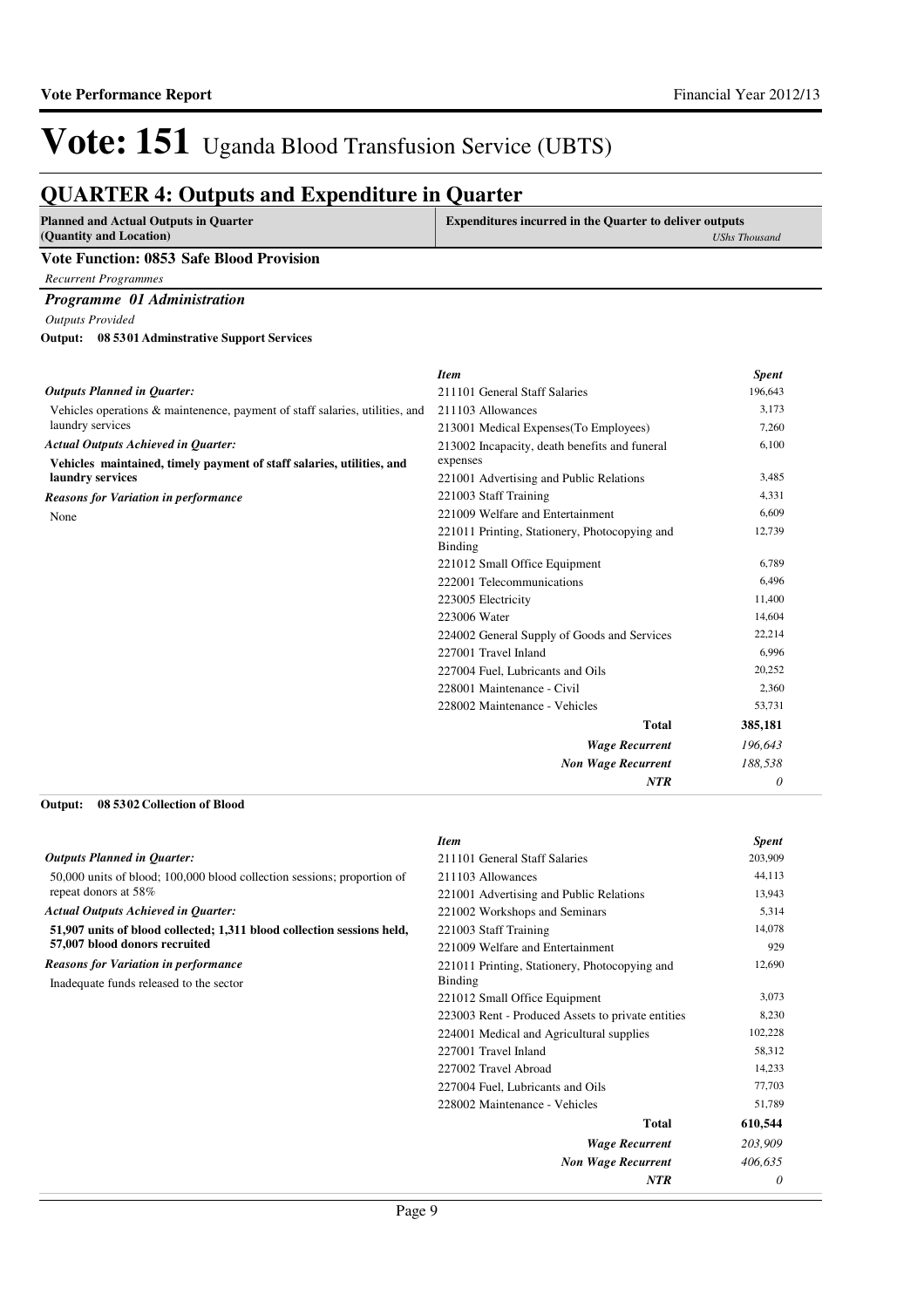### **QUARTER 4: Outputs and Expenditure in Quarter**

| <b>Planned and Actual Outputs in Quarter</b><br>(Quantity and Location)                                                         | <b>Expenditures incurred in the Quarter to deliver outputs</b> | <b>UShs Thousand</b> |
|---------------------------------------------------------------------------------------------------------------------------------|----------------------------------------------------------------|----------------------|
| <b>Vote Function: 0853 Safe Blood Provision</b>                                                                                 |                                                                |                      |
| <b>Recurrent Programmes</b>                                                                                                     |                                                                |                      |
| Programme 01 Administration                                                                                                     |                                                                |                      |
| Output: 08 5303 Monitoring & Evaluation of Blood Operations                                                                     |                                                                |                      |
|                                                                                                                                 | <b>Item</b>                                                    | <b>Spent</b>         |
| <b>Outputs Planned in Quarter:</b>                                                                                              | 211101 General Staff Salaries                                  | 52,182               |
| Quarterly monitoring & Evaluation reports for the 7 regional Blood Banks                                                        | 211103 Allowances                                              | 13,565               |
|                                                                                                                                 | 221002 Workshops and Seminars                                  | 14,372               |
| <b>Actual Outputs Achieved in Quarter:</b>                                                                                      | 221003 Staff Training                                          | 7,314                |
| Quarterly monitoring & Evaluation reports for the 7 regional Blood<br><b>Banks</b>                                              | 221011 Printing, Stationery, Photocopying and<br>Binding       | 3,029                |
| <b>Reasons for Variation in performance</b>                                                                                     | 227001 Travel Inland                                           | 25,589               |
| Funds are released late towards the end of a quarter                                                                            | 227004 Fuel, Lubricants and Oils                               | 11,155               |
|                                                                                                                                 | Total                                                          | 127,205              |
|                                                                                                                                 | <b>Wage Recurrent</b>                                          | 52,182               |
|                                                                                                                                 | <b>Non Wage Recurrent</b>                                      | 75,023               |
|                                                                                                                                 | <b>NTR</b>                                                     | 0                    |
| <b>Development Projects</b>                                                                                                     |                                                                |                      |
| Project 0242 Uganda Blood Transfusion Service                                                                                   |                                                                |                      |
| <b>Capital Purchases</b>                                                                                                        |                                                                |                      |
| Output: 08 5372 Government Buildings and Administrative Infrastructure                                                          |                                                                |                      |
|                                                                                                                                 |                                                                |                      |
|                                                                                                                                 | <b>Item</b>                                                    | <b>Spent</b>         |
|                                                                                                                                 |                                                                |                      |
|                                                                                                                                 | 231001 Non-Residential Buildings                               |                      |
| Consultancy services were procured                                                                                              |                                                                |                      |
|                                                                                                                                 |                                                                |                      |
|                                                                                                                                 |                                                                | 92,312               |
| Funds were re-allocated towards the procurement of test kit                                                                     |                                                                |                      |
|                                                                                                                                 |                                                                |                      |
| None                                                                                                                            |                                                                |                      |
|                                                                                                                                 | <b>Total</b>                                                   | 92,312               |
| <b>Outputs Planned in Quarter:</b><br><b>Actual Outputs Achieved in Quarter:</b><br><b>Reasons for Variation in performance</b> | <b>GoU</b> Development                                         | 92,312               |
|                                                                                                                                 | <b>External Financing</b><br><b>NTR</b>                        | 0<br>0               |

|                                             | <b>Item</b>                | <b>Spent</b> |
|---------------------------------------------|----------------------------|--------------|
| <b>Outputs Planned in Quarter:</b>          | 231004 Transport Equipment | 143,000      |
| 2 vehicles procured                         |                            |              |
| <b>Actual Outputs Achieved in Quarter:</b>  |                            |              |
| 2 vehicles procured                         |                            |              |
| <b>Reasons for Variation in performance</b> |                            |              |
| Funds re-allocated                          |                            |              |
|                                             | <b>Total</b>               | 143,000      |
|                                             | <b>GoU</b> Development     | 143,000      |
|                                             | <b>External Financing</b>  | $\theta$     |
|                                             | <b>NTR</b>                 | $\theta$     |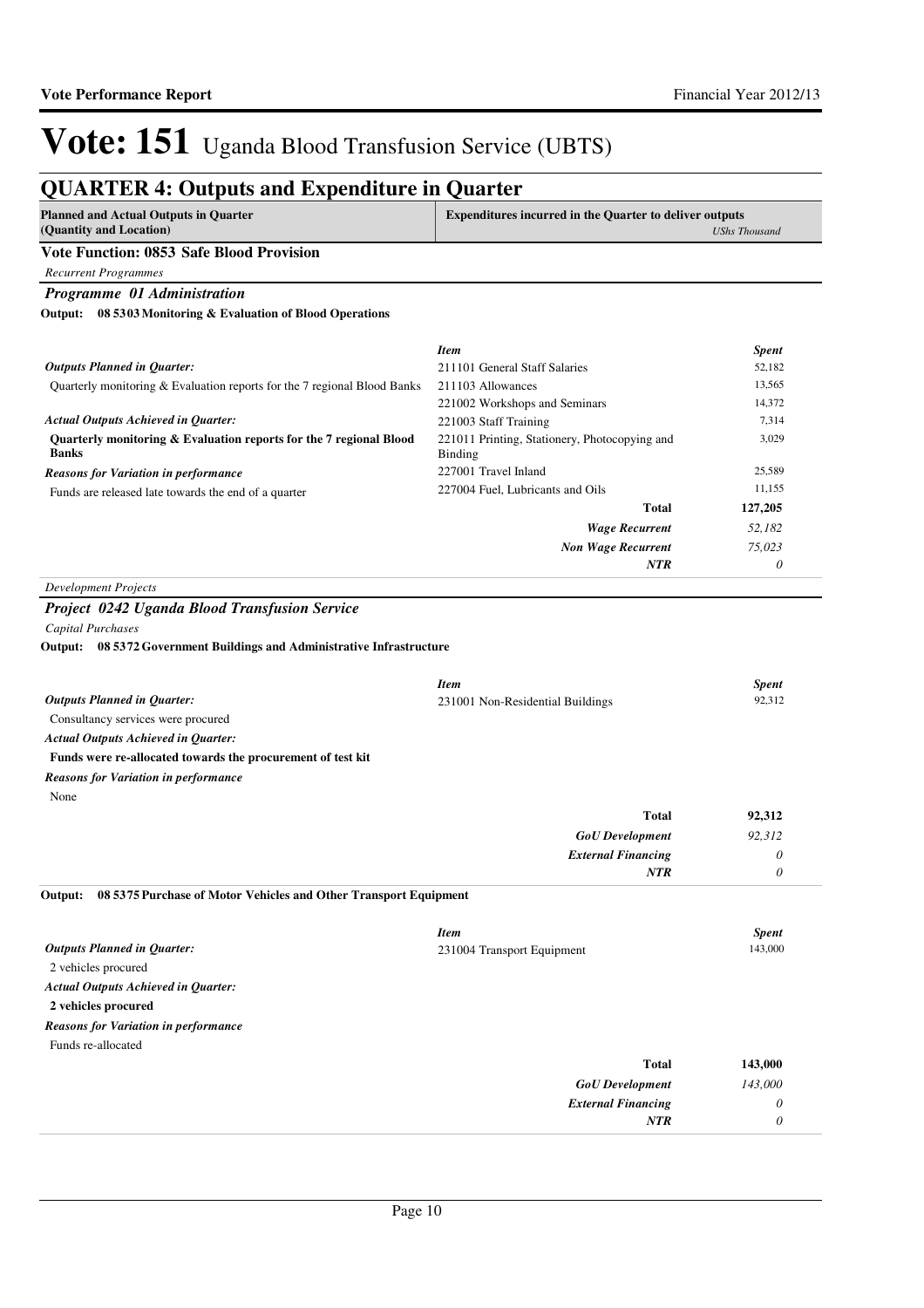## **QUARTER 4: Outputs and Expenditure in Quarter**

| <b>Planned and Actual Outputs in Quarter</b><br>(Quantity and Location) | <b>Expenditures incurred in the Quarter to deliver outputs</b><br><b>UShs Thousand</b> |           |
|-------------------------------------------------------------------------|----------------------------------------------------------------------------------------|-----------|
|                                                                         | <b>GRAND TOTAL</b>                                                                     | 1,358,242 |
|                                                                         | <b>Wage Recurrent</b>                                                                  | 452,734   |
|                                                                         | <b>Non Wage Recurrent</b>                                                              | 670,196   |
|                                                                         | <b>GoU</b> Development                                                                 | 235,312   |
|                                                                         | <b>External Financing</b>                                                              | 0         |
|                                                                         | <b>NTR</b>                                                                             | 0         |